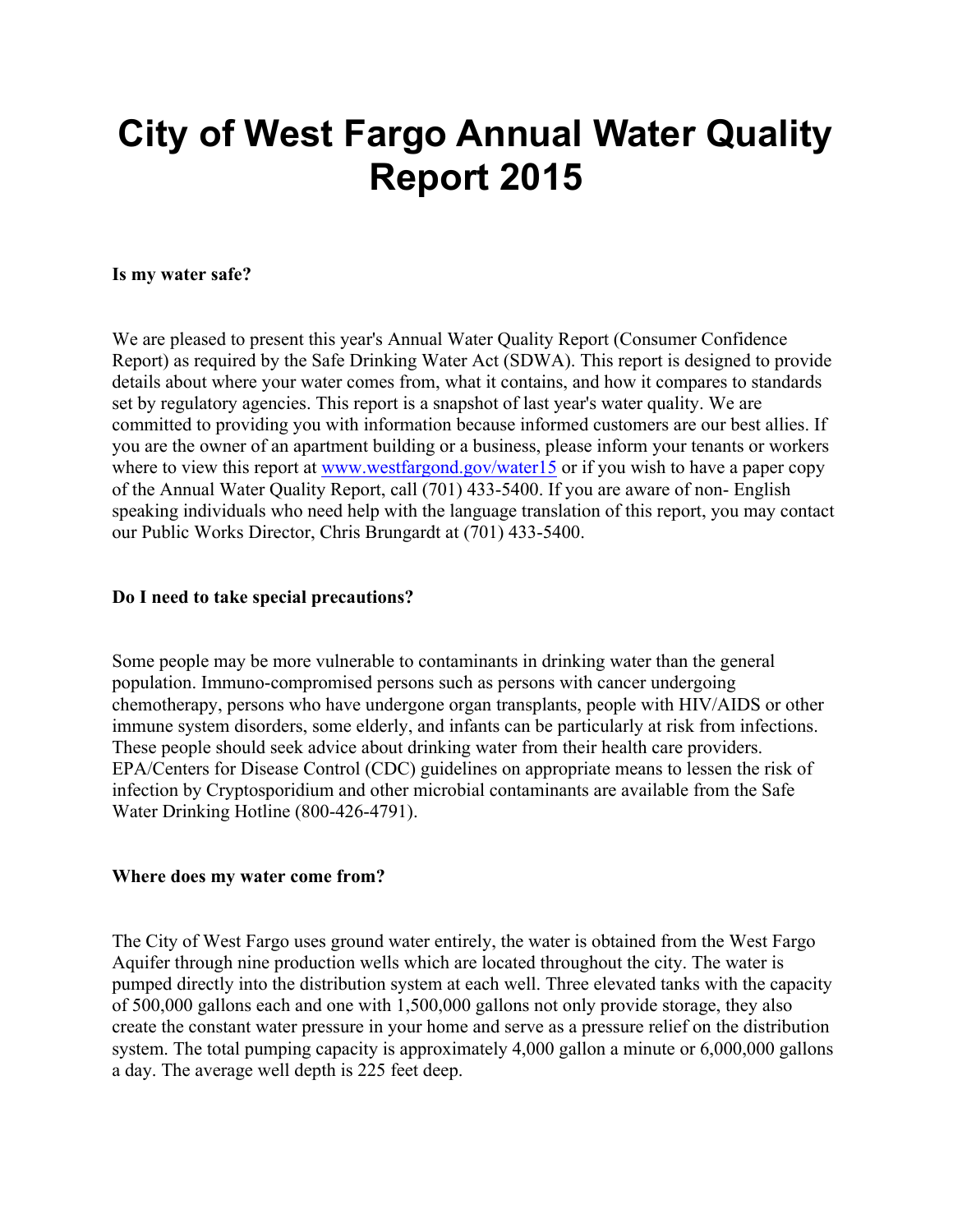#### **Source water assessment and its availability**

Our public water system, in cooperation with the North Dakota Department of Health, has completed the delineation and contaminant/land use inventory elements of the North Dakota Source Water Protection Program. Based on the information from these elements, the North Dakota Department of Health has determined that our source water is moderately susceptible to potential contaminants. You may review a copy of the completed assessment at the Public Works Office located at 810 12th Ave NW, West Fargo, ND, 58078.

## **Why are there contaminants in my drinking water?**

Drinking water, including bottled water, may reasonably be expected to contain at least small amounts of some contaminants. The presence of contaminants does not necessarily indicate that water poses a health risk. More information about contaminants and potential health effects can be obtained by calling the Environmental Protection Agency's (EPA) Safe Drinking Water Hotline (800-426-4791). The sources of drinking water (both tap water and bottled water) include rivers, lakes, streams, ponds, reservoirs, springs, and wells. As water travels over the surface of the land or through the ground, it dissolves naturally occurring minerals and, in some cases, radioactive material, and can pick up substances resulting from the presence of animals or from human activity:

microbial contaminants, such as viruses and bacteria, that may come from sewage treatment plants, septic systems, agricultural livestock operations, and wildlife; inorganic contaminants, such as salts and metals, which can be naturally occurring or result from urban storm water runoff, industrial, or domestic waste water discharges, oil and gas production, mining, or farming; pesticides and herbicides, which may come from a variety of sources such as agriculture, urban storm water runoff, and residential uses; organic Chemical Contaminants, including synthetic and volatile organic chemicals, which are by-products of industrial processes and petroleum production, and can also come from gas stations, urban storm water runoff, and septic systems; and radioactive contaminants, which can be naturally occurring or be the result of oil and gas production and mining activities. In order to ensure that tap water is safe to drink, EPA prescribes regulations that limit the amount of certain contaminants in water provided by public water systems. Food and Drug Administration (FDA) regulations establish limits for contaminants in bottled water which must provide the same protection for public health.

#### **How can I get involved?**

The West Fargo City Commission meets on the first, third and fifth Monday of each month, and is open to the public for your input or concerns.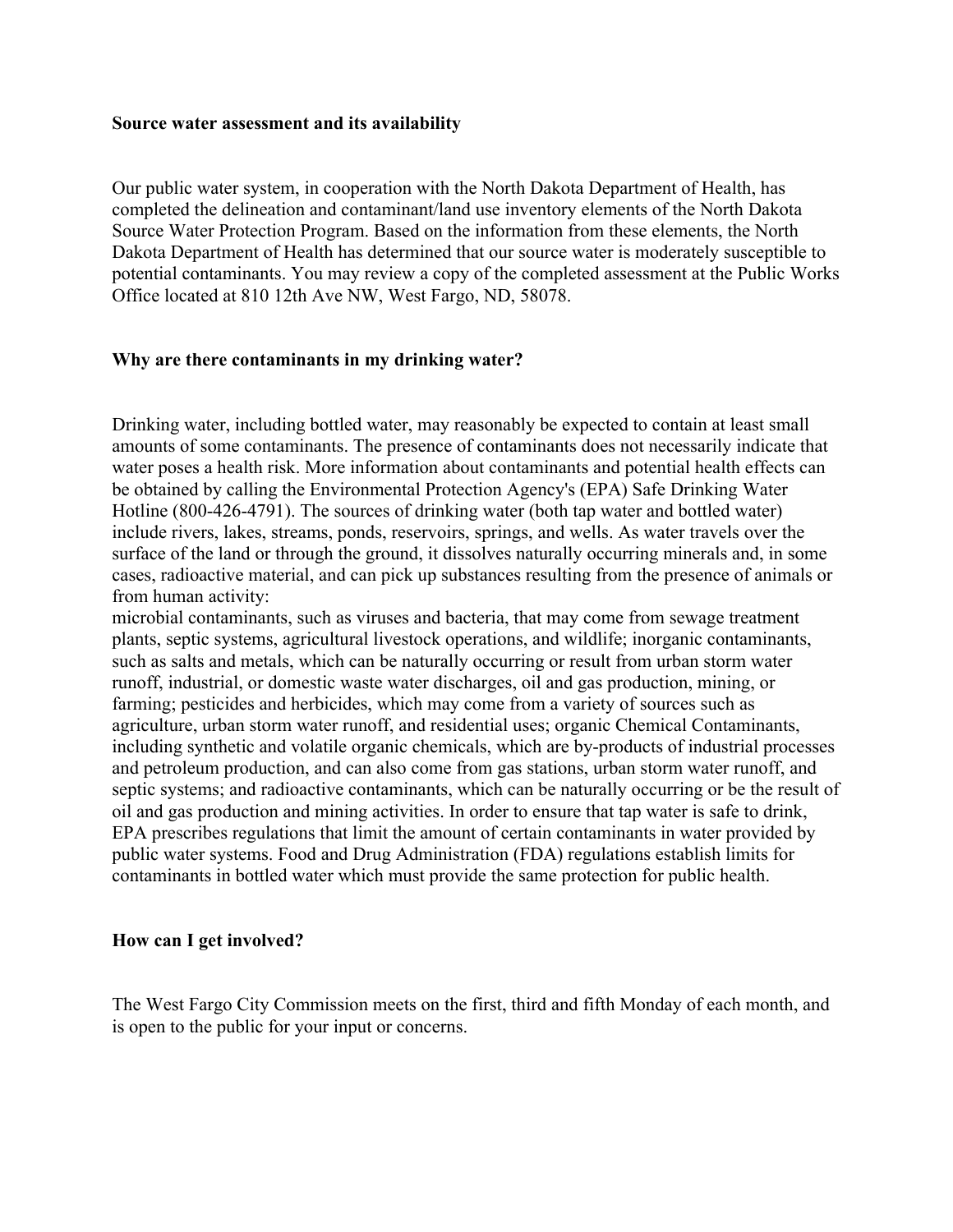# **Description of Water Treatment Process**

Your water is treated by disinfection. Disinfection involves the addition of chlorine or other disinfectant to kill dangerous bacteria and microorganisms that may be in the water. Disinfection is considered to be one of the major public health advances of the 20th century.

# **Water Conservation Tips**

Did you know that the average U.S. household uses approximately 400 gallons of water per day or 100 gallons per person per day? Luckily, there are many low-cost and no-cost ways to conserve water. Small changes can make a big difference - try one today and soon it will become second nature.

- Take short showers a 5 minute shower uses 4 to 5 gallons of water compared to up to 50 gallons for a bath.
- Shut off water while brushing your teeth, washing your hair and shaving and save up to 500 gallons a month.
- Use a water-efficient showerhead. They're inexpensive, easy to install, and can save you up to 750 gallons a month.
- Run your clothes washer and dishwasher only when they are full. You can save up to 1,000 gallons a month.
- Water plants only when necessary.
- Fix leaky toilets and faucets. Faucet washers are inexpensive and take only a few minutes to replace. To check your toilet for a leak, place a few drops of food coloring in the tank and wait. If it seeps into the toilet bowl without flushing, you have a leak. Fixing it or replacing it with a new, more efficient model can save up to 1,000 gallons a month.
- Adjust sprinklers so only your lawn is watered. Apply water only as fast as the soil can absorb it and during the cooler parts of the day to reduce evaporation.
- Teach your kids about water conservation to ensure a future generation that uses water wisely. Make it a family effort to reduce next month's water bill!
- Visit www.epa.gov/watersense for more information.

# **Cross Connection Control Survey**

The purpose of this survey is to determine whether a cross-connection may exist at your home or business. A cross connection is an unprotected or improper connection to a public water distribution system that may cause contamination or pollution to enter the system. We are responsible for enforcing cross-connection control regulations and insuring that no contaminants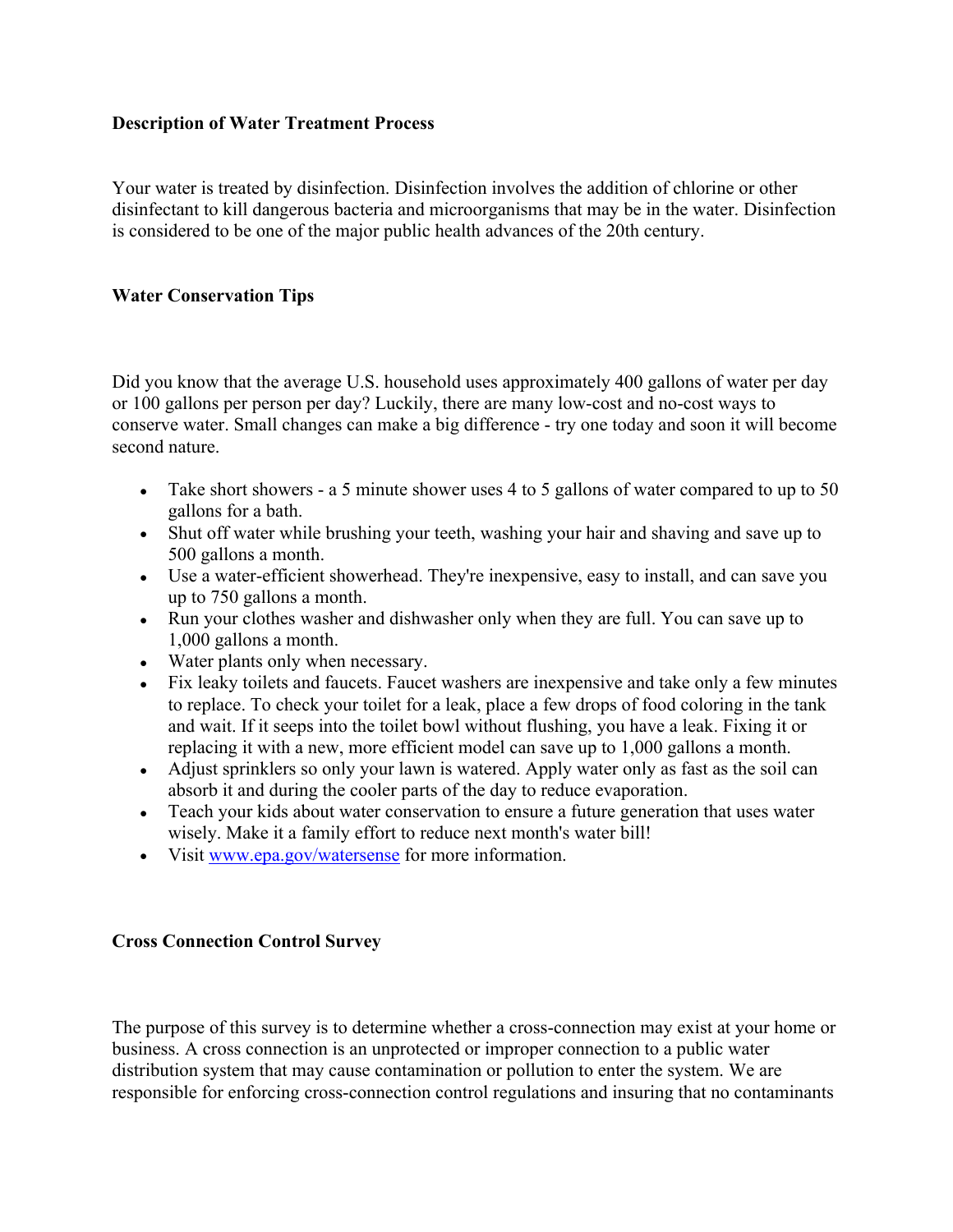can, under any flow conditions, enter the distribution system. If you have any of the devices listed below please contact us so that we can discuss the issue, and if needed, survey your connection and assist you in isolating it if that is necessary.

- Boiler/ Radiant heater (water heaters not included)
- Underground lawn sprinkler system
- Pool or hot tub (whirlpool tubs not included)
- Additional source(s) of water on the property
- Decorative pond
- Watering trough

# **Source Water Protection Tips**

Protection of drinking water is everyone's responsibility. You can help protect your community's drinking water source in several ways:

- Eliminate excess use of lawn and garden fertilizers and pesticides they contain hazardous chemicals that can reach your drinking water source.
- Pick up after your pets.
- If you have your own septic system, properly maintain your system to reduce leaching to water sources or consider connecting to a public water system.
- Dispose of chemicals properly; take used motor oil to a recycling center.
- Volunteer in your community. Find a watershed or wellhead protection organization in your community and volunteer to help. If there are no active groups, consider starting one. Use EPA's Adopt Your Watershed to locate groups in your community, or visit the Watershed Information Network's How to Start a Watershed Team.
- Organize a storm drain stenciling project with your local government or water supplier. Stencil a message next to the street drain reminding people "Dump No Waste - Drains to River" or "Protect Your Water." Produce and distribute a flyer for households to remind residents that storm drains dump directly into your local water body.

# **Additional Information for Lead**

If present, elevated levels of lead can cause serious health problems, especially for pregnant women and young children. Lead in drinking water is primarily from materials and components associated with service lines and home plumbing. City of West Fargo is responsible for providing high quality drinking water, but cannot control the variety of materials used in plumbing components. When your water has been sitting for several hours, you can minimize the potential for lead exposure by flushing your tap for 30 seconds to 2 minutes before using water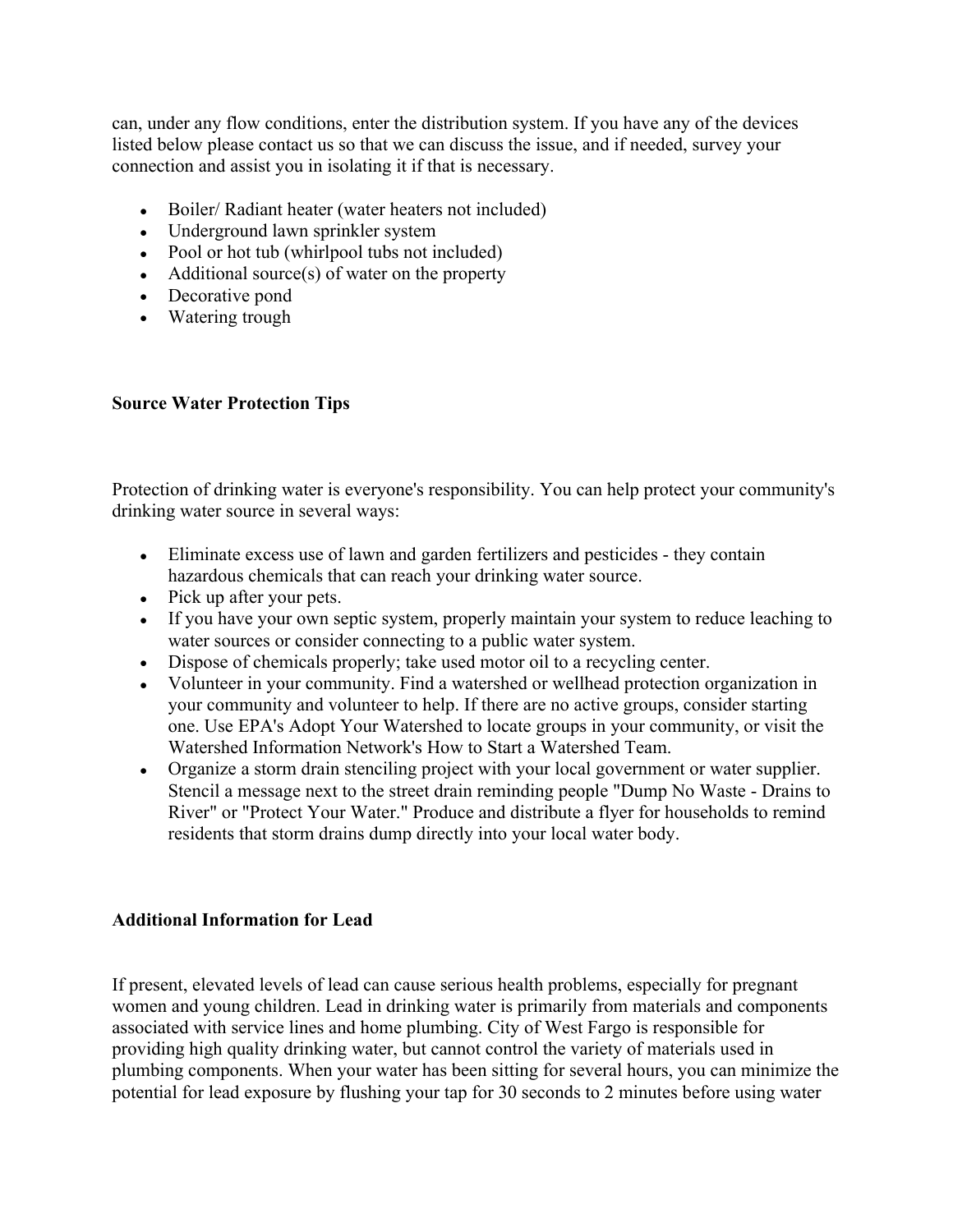for drinking or cooking. If you are concerned about lead in your water, you may wish to have your water tested. Information on lead in drinking water, testing methods, and steps you can take to minimize exposure is available from the Safe Drinking Water Hotline (800-426-4791) or at http://www.epa.gov/safewater/lead.

#### **Additional Information for Arsenic**

While your drinking water meets EPA's standard for arsenic, it does contain low levels of arsenic. EPA's standard balances the current understanding of arsenic's possible health effects against the costs of removing arsenic from drinking water. EPA continues to research the health effects of low levels of arsenic which is a mineral known to cause cancer in humans at high concentrations and is linked to other health effects such as skin damage and circulatory problems.

# **Water Quality Data Table**

In order to ensure that tap water is safe to drink, EPA prescribes regulations which limit the amount of contaminants in water provided by public water systems. The table below lists all of the drinking water contaminants that we detected during the calendar year of this report. Although many more contaminants were tested, only those substances listed below were found in your water. All sources of drinking water contain some naturally occurring contaminants. At low levels, these substances are generally not harmful in our drinking water. Removing all contaminants would be extremely expensive, and in most cases, would not provide increased protection of public health. A few naturally occurring minerals may actually improve the taste of drinking water and have nutritional value at low levels. Unless otherwise noted, the data presented in this table is from testing done in the calendar year of the report. The EPA or the State requires us to monitor for certain contaminants less than once per year because the concentrations of these contaminants do not vary significantly from year to year, or the system is not considered vulnerable to this type of contamination. As such, some of our data, though representative, may be more than one year old. In this table you will find terms and abbreviations that might not be familiar to you. To help you better understand these terms, we have provided the definitions below the table.

|                     | MCLG   MCL, |                      | Range |  |                 |                                                 |                       |
|---------------------|-------------|----------------------|-------|--|-----------------|-------------------------------------------------|-----------------------|
|                     |             | <b>TT.</b> or   Your |       |  | <b> Sample </b> |                                                 |                       |
| <b>Contaminants</b> |             |                      |       |  |                 | MRDLG MRDL Water  Low   High   Date   Violation | <b>Typical Source</b> |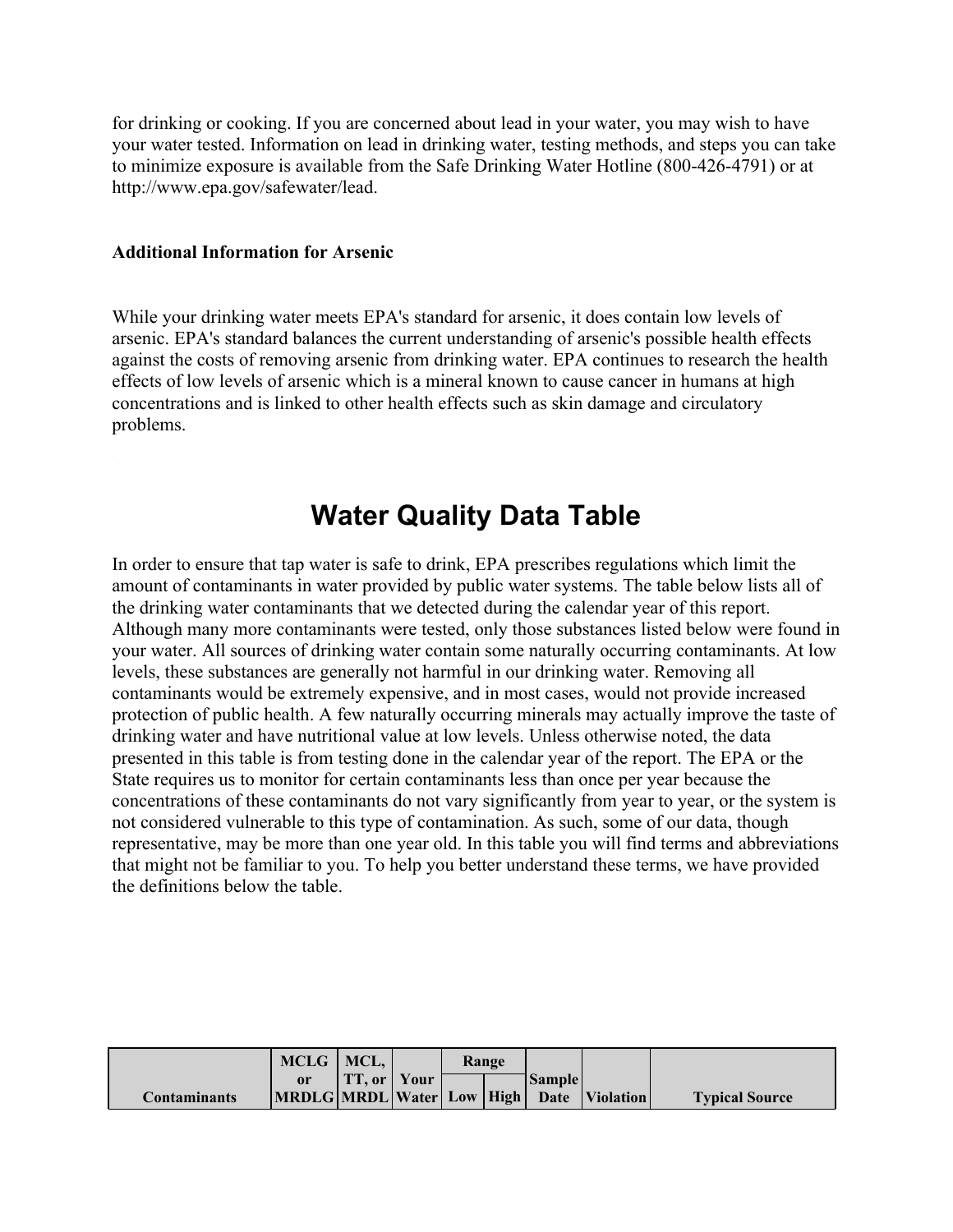| <b>Disinfectants &amp; Disinfection By-Products</b>                                                                                                                   |                  |     |                  |                  |                              |                                     |      |      |                      |                                                                                                                                       |  |
|-----------------------------------------------------------------------------------------------------------------------------------------------------------------------|------------------|-----|------------------|------------------|------------------------------|-------------------------------------|------|------|----------------------|---------------------------------------------------------------------------------------------------------------------------------------|--|
| (There is convincing evidence that addition of a disinfectant is necessary for control of microbial contaminants)                                                     |                  |     |                  |                  |                              |                                     |      |      |                      |                                                                                                                                       |  |
| Chlorine (as Cl2) (ppm)                                                                                                                                               | $\overline{4}$   |     | 4                | 3.3              | 2.81                         | 3.48                                |      | 2015 | N <sub>o</sub>       | Water additive used to<br>control microbes                                                                                            |  |
| Haloacetic Acids<br>$(HAA5)$ (ppb)                                                                                                                                    | NA               |     | 60               | 8                | 2.18                         | 8.5                                 |      | 2015 | N <sub>0</sub>       | By-product of drinking<br>water chlorination                                                                                          |  |
| TTHMs [Total<br>Trihalomethanes] (ppb)                                                                                                                                | NA               |     | 80               | 10               | 2.59                         | 11.07                               | 2015 |      | No                   | By-product of drinking<br>water disinfection                                                                                          |  |
| <b>Inorganic Contaminants</b>                                                                                                                                         |                  |     |                  |                  |                              |                                     |      |      |                      |                                                                                                                                       |  |
| Arsenic (ppb)                                                                                                                                                         | $\boldsymbol{0}$ |     | 10               | 2.91             | <b>NA</b>                    |                                     | 2015 |      | N <sub>o</sub>       | Erosion of natural deposits;<br>Runoff from orchards;<br>Runoff from glass and<br>electronics production<br>wastes                    |  |
| Barium (ppm)                                                                                                                                                          | $\overline{2}$   |     | $\overline{2}$   | .19              | .0441                        | .19                                 | 2011 |      | N <sub>o</sub>       | Discharge of drilling<br>wastes; Discharge from<br>metal refineries; Erosion of<br>natural deposits                                   |  |
| Fluoride (ppm)                                                                                                                                                        | $\overline{4}$   |     | 4                | .67              | <b>NA</b>                    |                                     | 2011 |      | N <sub>o</sub>       | Erosion of natural deposits;<br>Water additive which<br>promotes strong teeth;<br>Discharge from fertilizer<br>and aluminum factories |  |
| Selenium (ppb)                                                                                                                                                        | 50               |     | 50               | 4.6              | 2.17                         | 4.6                                 | 2011 |      | $\rm No$             | Discharge from petroleum<br>and metal refineries;<br>Erosion of natural deposits;<br>Discharge from mines                             |  |
| <b>Microbiological Contaminants</b>                                                                                                                                   |                  |     |                  |                  |                              |                                     |      |      |                      |                                                                                                                                       |  |
| Fecal coliform/E. coli -<br>in the distribution<br>system (positive<br>samples)                                                                                       | $\boldsymbol{0}$ |     | $\boldsymbol{0}$ | $\mathbf{0}$     | <b>NA</b>                    |                                     | 2015 |      | No                   | Human and animal fecal<br>waste                                                                                                       |  |
| A violation occurs when a routine sample and a repeat sample, in any given month, are total coliform positive, and<br>one is also fecal coliform or E. coli positive. |                  |     |                  |                  |                              |                                     |      |      |                      |                                                                                                                                       |  |
| Total Coliform (%<br>positive samples/month)                                                                                                                          | $\boldsymbol{0}$ |     | 5                | $\boldsymbol{0}$ | <b>NA</b>                    |                                     |      | 2015 | No                   | Naturally present in the<br>environment                                                                                               |  |
| <b>Radioactive Contaminants</b>                                                                                                                                       |                  |     |                  |                  |                              |                                     |      |      |                      |                                                                                                                                       |  |
| Alpha emitters (pCi/L)                                                                                                                                                | $\overline{0}$   |     | 15               | 1.12             | <b>NA</b>                    |                                     |      | 2015 | N <sub>o</sub>       | Erosion of natural deposits                                                                                                           |  |
| Radium (combined<br>226/228) (pCi/L)                                                                                                                                  | $\mathbf{0}$     |     | 5                | 2.23             | NA                           |                                     | 2015 |      | N <sub>0</sub>       | Erosion of natural deposits                                                                                                           |  |
| Uranium (ug/L)                                                                                                                                                        | $\mathbf{0}$     |     | 30               | .21              | <b>NA</b>                    |                                     |      | 2015 | No                   | Erosion of natural deposits                                                                                                           |  |
| <b>Contaminants</b>                                                                                                                                                   | MCLG AL          |     | Your<br>Water    |                  | <b>Sample</b><br><b>Date</b> | # Samples<br><b>Exceeding</b><br>AL |      |      | <b>Exceeds</b><br>AL | <b>Typical Source</b>                                                                                                                 |  |
| <b>Inorganic Contaminants</b>                                                                                                                                         |                  |     |                  |                  |                              |                                     |      |      |                      |                                                                                                                                       |  |
| Copper - action level at                                                                                                                                              | 1.3              | 1.3 | .484             |                  | 2013                         | $\boldsymbol{0}$                    |      |      | No                   | Corrosion of household                                                                                                                |  |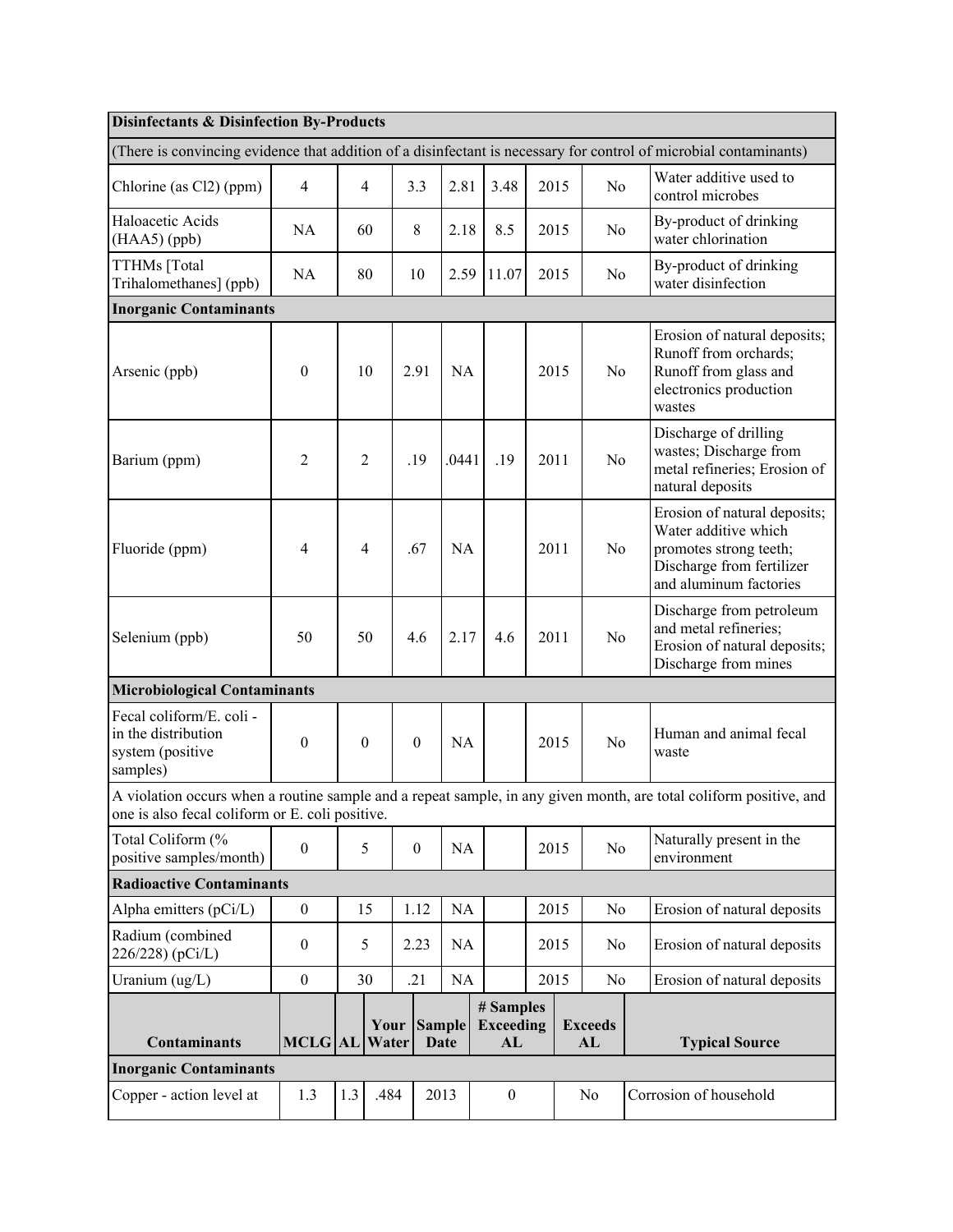| consumer taps (ppm)                           |  |      |      |    | plumbing systems; Erosion of<br>natural deposits                           |
|-----------------------------------------------|--|------|------|----|----------------------------------------------------------------------------|
| <b>Inorganic Contaminants</b>                 |  |      |      |    |                                                                            |
| Lead - action level at<br>consumer taps (ppb) |  | 2.97 | 2013 | No | Corrosion of household<br>plumbing systems; Erosion of<br>natural deposits |

| <b>Unit Descriptions</b> |                                                                               |  |  |  |  |
|--------------------------|-------------------------------------------------------------------------------|--|--|--|--|
| Term                     | <b>Definition</b>                                                             |  |  |  |  |
| $\mu$ g/L                | $\mu$ g/L : Number of micrograms of substance in one liter of water           |  |  |  |  |
| ppm                      | ppm: parts per million, or milligrams per liter $(mg/L)$                      |  |  |  |  |
| ppb                      | ppb: parts per billion, or micrograms per liter $(\mu g/L)$                   |  |  |  |  |
| pCi/L                    | pCi/L: picocuries per liter (a measure of radioactivity)                      |  |  |  |  |
| % positive samples/month | % positive samples/month: Percent of samples taken monthly that were positive |  |  |  |  |
| NA.                      | NA: not applicable                                                            |  |  |  |  |
| ND                       | ND: Not detected                                                              |  |  |  |  |
| NR.                      | NR: Monitoring not required, but recommended.                                 |  |  |  |  |
| positive samples         | positive samples/yr: The number of positive samples taken that year           |  |  |  |  |

| <b>Important Drinking Water Definitions</b> |                                                                                                                                                                                                                                                               |  |  |
|---------------------------------------------|---------------------------------------------------------------------------------------------------------------------------------------------------------------------------------------------------------------------------------------------------------------|--|--|
| Term                                        | <b>Definition</b>                                                                                                                                                                                                                                             |  |  |
| <b>MCLG</b>                                 | MCLG: Maximum Contaminant Level Goal: The level of a contaminant in drinking water below<br>which there is no known or expected risk to health. MCLGs allow for a margin of safety.                                                                           |  |  |
| MCL.                                        | MCL: Maximum Contaminant Level: The highest level of a contaminant that is allowed in<br>drinking water. MCLs are set as close to the MCLGs as feasible using the best available<br>treatment technology.                                                     |  |  |
| TT                                          | TT: Treatment Technique: A required process intended to reduce the level of a contaminant in<br>drinking water.                                                                                                                                               |  |  |
| AL                                          | AL: Action Level: The concentration of a contaminant which, if exceeded, triggers treatment or<br>other requirements which a water system must follow.                                                                                                        |  |  |
| Variances and<br>Exemptions                 | Variances and Exemptions: State or EPA permission not to meet an MCL or a treatment<br>technique under certain conditions.                                                                                                                                    |  |  |
| <b>MRDLG</b>                                | MRDLG: Maximum residual disinfection level goal. The level of a drinking water disinfectant<br>below which there is no known or expected risk to health. MRDLGs do not reflect the benefits of<br>the use of disinfectants to control microbial contaminants. |  |  |
| <b>MRDL</b>                                 | MRDL: Maximum residual disinfectant level. The highest level of a disinfectant allowed in<br>drinking water. There is convincing evidence that addition of a disinfectant is necessary for<br>control of microbial contaminants.                              |  |  |
| <b>MNR</b>                                  | MNR: Monitored Not Regulated                                                                                                                                                                                                                                  |  |  |
| <b>MPL</b>                                  | MPL: State Assigned Maximum Permissible Level                                                                                                                                                                                                                 |  |  |

**For more information please contact:**